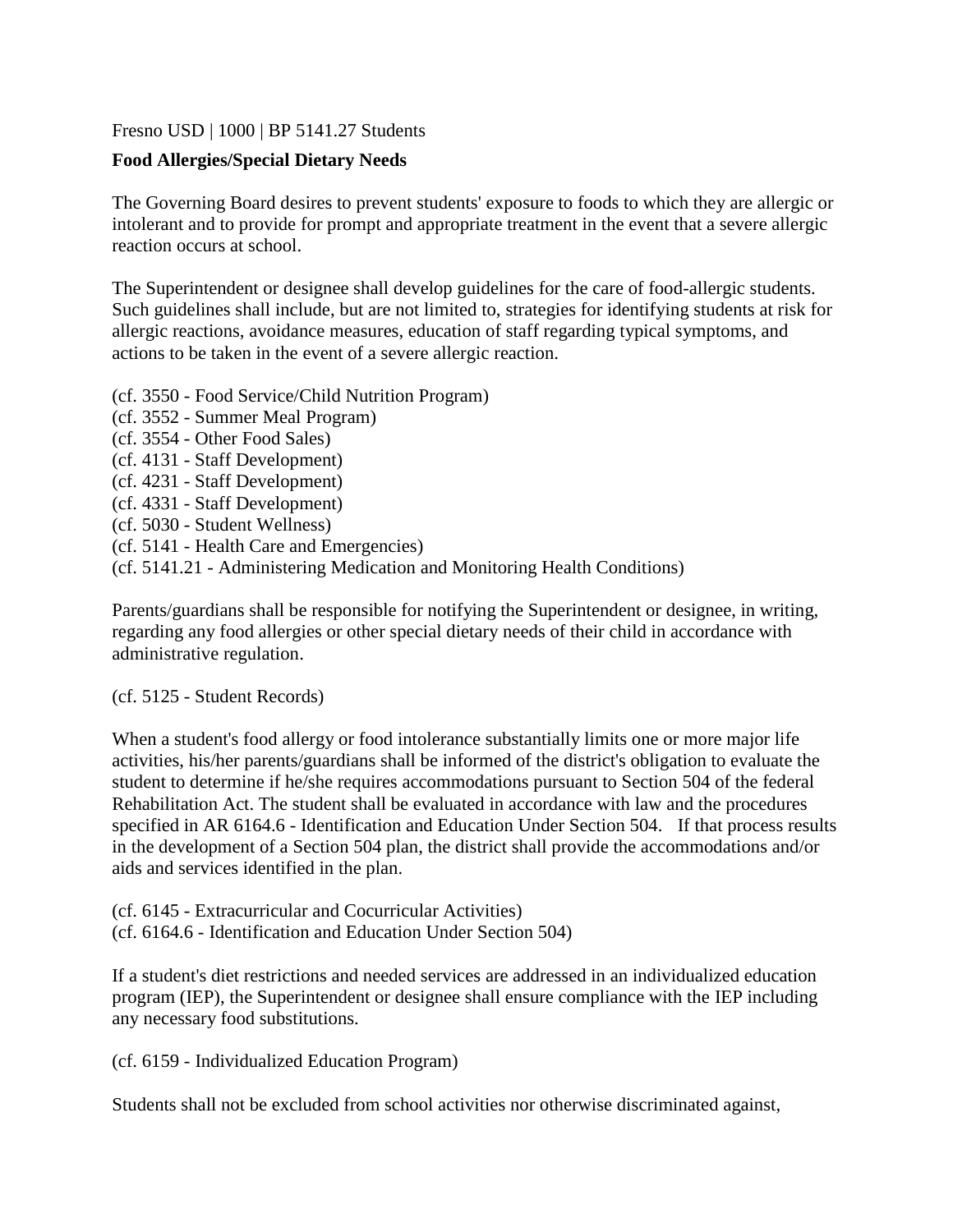harassed, intimidated, or bullied because of their food allergy.

(cf. 0410 - Nondiscrimination in District Programs and Activities) (cf. 5131.2 - Bullying) (cf. 5145.3 - Nondiscrimination/Harassment)

Any complaint of alleged noncompliance with this policy shall be addressed through appropriate district complaint procedures.

(cf. 1312.3 - Uniform Complaint Procedures) (cf. 3555 - Nutrition Program Compliance)

The district's food services program may, but is not required to, accommodate individual student preferences or diets that are not supported by a statement from the student's health care provider.

*Fresno Unified School District does not harass, intimidate, or discriminate on the basis of race, color, ethnicity, national origin, ancestry, age, creed, religion, political affiliation, gender, gender identity or expression or genetic information, mental or physical disability, sex, sexual orientation, parental or marital status, military veteran status, or any other basis protected by law or regulation, in its educational program(s) or employment.*

# Legal Reference:

EDUCATION CODE

- 234.1 Prohibition against discrimination, harassment, intimidation, and bullying
- 49407 Liability for treatment
- 49408 Emergency information
- 49414 Emergency epinephrine auto-injectors
- 49423 Administration of prescribed medication for student

CODE OF REGULATIONS, TITLE 5

- 600-611 Administering medication to students
- 15562 Reimbursement for meals, substitutions

UNITED STATES CODE, TITLE 20 1232g Family Educational Rights and Privacy Act of 1974

1400-1482 Individuals with Disabilities Education Act

UNITED STATES CODE, TITLE 29 701-795a Rehabilitation Act, including: 794 Rehabilitation Act of 1973, Section 504

UNITED STATES CODE, TITLE 42

1751-1769h National School Lunch Program

1771-1791 Child nutrition, especially:

1773 School Breakfast Program

12101-12213 Americans with Disabilities Act